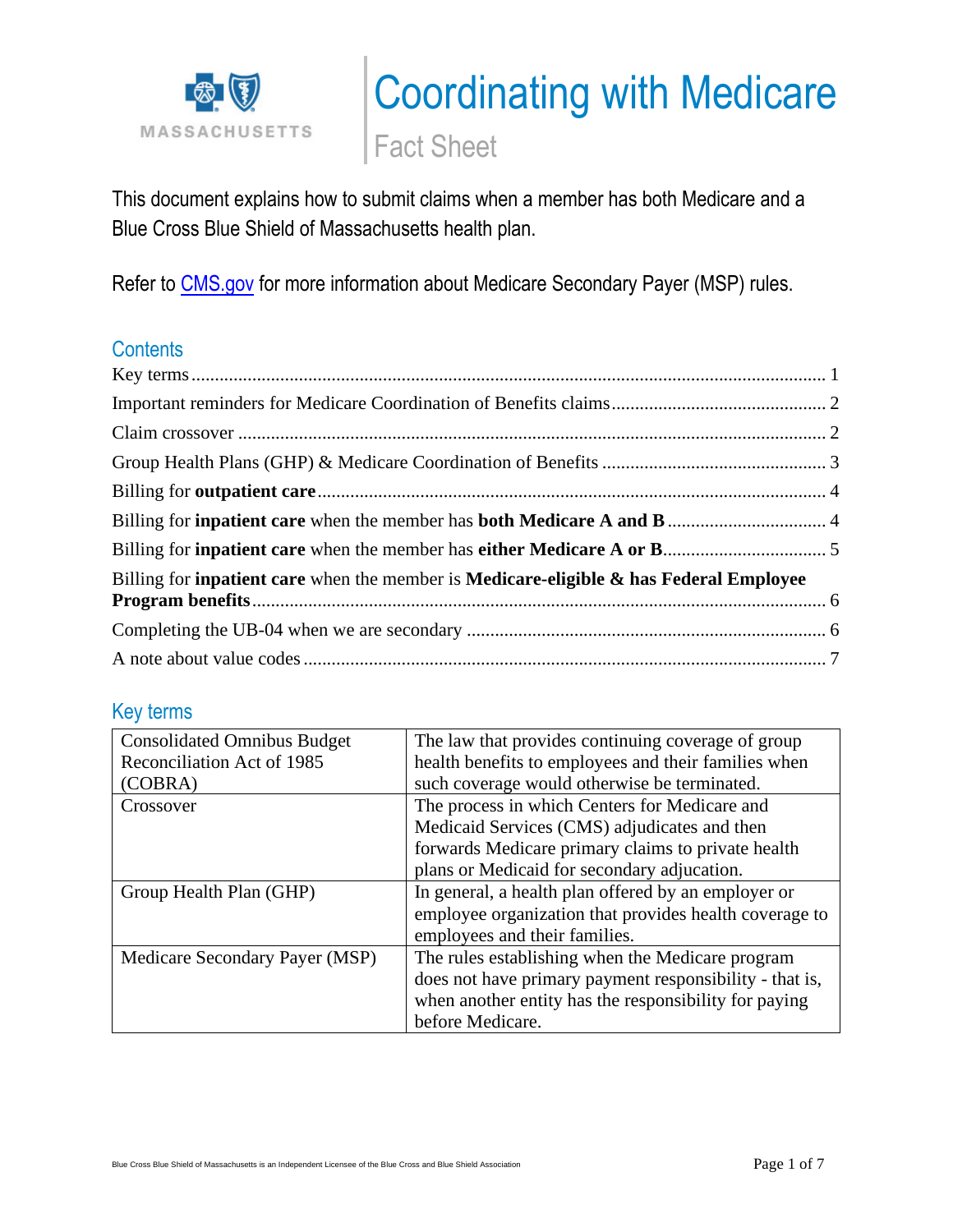## <span id="page-1-0"></span>Important reminders for Medicare Coordination of Benefits claims

- All paper claims must be accompanied by the corresponding Medicare explanation of benefits (EOB).
- We must receive your paper claim within one year of the Medicare EOB's processed date.
- You must wait 30 calendar days after receiving the Medicare payment before submitting the secondary claim to Blue Cross. This is because it may take up to 30 calendar days after you receive Medicare's payment for you to receive our payment or instructions.

Medicare primary claims submitted to us within 30 calendar days of the Medicare payment date, or with no Medicare payment date, will be rejected.

#### <span id="page-1-1"></span>Claim crossover

Once a month, Blue Cross forwards eligibility information (the member's Medicare Beneficiary Identification (MBI) number and effective dates of coverage) to the Centers for Medicare & Medicaid Services. Medicare uses this information when determining which claims should be forwarded to Blue Cross.

#### **Problems that can occur with eligibility files**

|                                                                    | <b>Then</b>                                                                                                                                                                                                                                                                                          |
|--------------------------------------------------------------------|------------------------------------------------------------------------------------------------------------------------------------------------------------------------------------------------------------------------------------------------------------------------------------------------------|
| The Medicare MBI<br>number is missing from<br>our eligibility file | We will not send any member information to Medicare<br>and claims will not automatically cross over to us from<br>Medicare.<br>Ask the member to call our Coordination of Benefits<br>Department at 1-800-839-8991 and give the<br>representative their Medicare number.<br>Please bill us directly. |
| The Medicare MBI<br>number we have on file is<br>invalid           | Claims for this member won't cross over.<br>Ask the member to call our Coordination of Benefits<br>Department at 1-800-839-8991 to revalidate the<br>Medicare number.<br>Please bill us directly.                                                                                                    |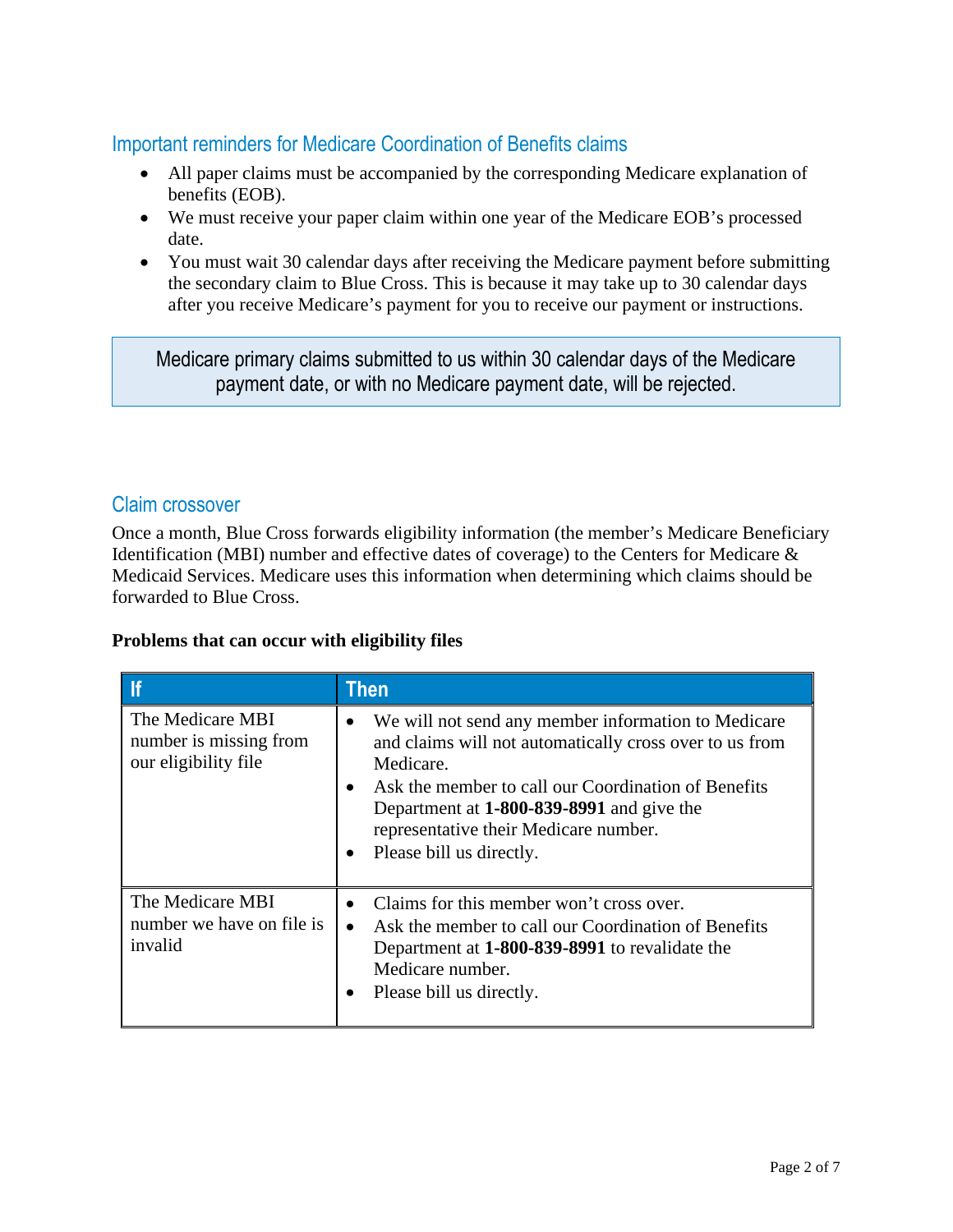## <span id="page-2-0"></span>Group Health Plans (GHP) & Medicare Coordination of Benefits

This section describes certain conditions in which Blue Cross is the primary payer.

#### **Working aged**

The member is age 65 or older and is covered by a GHP through current employment or the spouse's current employment.

*What to do:* If the patient's employer has at least 20 employees, bill Blue Cross first.

#### **Disability**

The member's Medicare eligibility is based on a disability. They are covered by a GHP through their own current employment (or through a family member's current employment).

*What to do:* If the subscriber's employer has at least 100 employees, bill Blue Cross first.

#### **End Stage Renal Disease (ESRD)**

The member is entitled to Medicare based on kidney failure and is covered by a GHP (or COBRA).

*What to do:* If the member is within the first 30 months of their ESRD Medicare coverage effective date, bill Blue Cross first.

The [ESRD law](https://www.cms.gov/Medicare/Coordination-of-Benefits-and-Recovery/Coordination-of-Benefits-and-Recovery-Overview/End-Stage-Renal-Disease-ESRD/ESRD.html) applies to all members enrolled in a GHP of an employer of any size.

#### **Dual eligibility**

The dual entitlement law applies when a member is entitled to Medicare based on:

- Both ESRD and disability, or
- Both ESRD and age.

When a member has dual entitlement, the chart below will help you determine who to bill first.

| If the primary payer<br><b>is</b>                   | When the member<br>becomes dual entitled to<br><b>Medicare based on</b> | Then                                                                                                                                                                                       |
|-----------------------------------------------------|-------------------------------------------------------------------------|--------------------------------------------------------------------------------------------------------------------------------------------------------------------------------------------|
| The GHP, based on<br>aged or disability MSP<br>law  | <b>ESRD</b>                                                             | Continue to bill the GHP first<br>for the first 30 months of the<br>member's ESRD Medicare<br>coverage. Then, bill Medicare<br>first for as long as the member<br>remains dually entitled. |
| Medicare, based on<br>aged or disability MSP<br>law | <b>ESRD</b>                                                             | Continue to bill Medicare first<br>for as long as the member<br>remains dual entitled.                                                                                                     |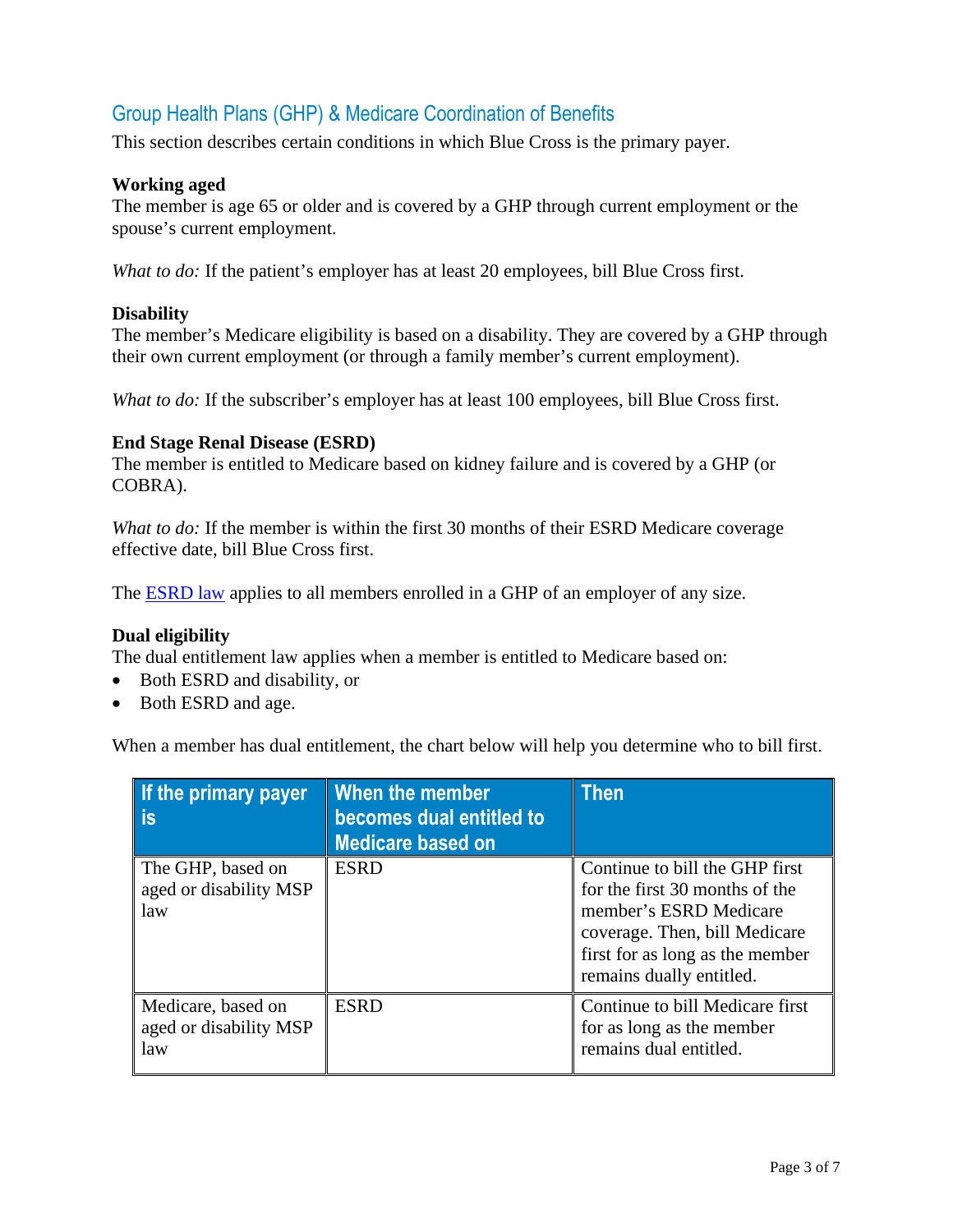| If the primary payer<br>is                | When the member<br>becomes dual entitled to<br><b>Medicare based on</b> | <b>Then</b>                                                                                                                                                                       |
|-------------------------------------------|-------------------------------------------------------------------------|-----------------------------------------------------------------------------------------------------------------------------------------------------------------------------------|
| The GHP, based on<br><b>ESRD MSP law</b>  | Age or disability                                                       | Continue to bill the GHP first<br>for the remaining of the 30-<br>month ESRD Medicare<br>coverage. Then, bill Medicare<br>first for as long as member<br>remains dually entitled. |
| Medicare, based on<br><b>ESRD MSP law</b> | Age or disability                                                       | Continue to bill Medicare first<br>for as long as the member<br>remains dually entitled.                                                                                          |

# <span id="page-3-0"></span>Billing for **outpatient care**

| If the member has                                          | And you are                                                                                                                                                                                                                                                                                    | Then                                                                                                                                                                                                                                      |
|------------------------------------------------------------|------------------------------------------------------------------------------------------------------------------------------------------------------------------------------------------------------------------------------------------------------------------------------------------------|-------------------------------------------------------------------------------------------------------------------------------------------------------------------------------------------------------------------------------------------|
| Medicare A and B,<br>Medicare A only or<br>Medicare B only | Billing for outpatient services<br>and Medicare's payment<br>equals \$0 due to a rejection or<br>denial of service.<br>Note: You may submit<br>electronically any claims that<br>have a Medicare payment<br>equal to zero due to Medicare-<br>approved dollars that are<br>deductible-applied. | • Submit to us a paper UB-04.<br>• Attach a Medicare<br>explanation of benefits (EOB)<br>statement showing the<br>denied/rejected services to a<br>completed <b>Request for Claim</b><br><b>Review Form</b> send to<br>Provider Services. |

# <span id="page-3-1"></span>Billing for **inpatient care** when the member has **both Medicare A and B**

For Federal Employee Program members, [click here.](#page-5-0)

| If the member has | <b>And</b>                                               | Then                                                                                                      |
|-------------------|----------------------------------------------------------|-----------------------------------------------------------------------------------------------------------|
| Medicare A and B  | The inpatient lifetime<br>reserve days are being<br>used | Medicare is primary, and as<br>secondary, we pay deductible, co-<br>insurance and life-time reserve days. |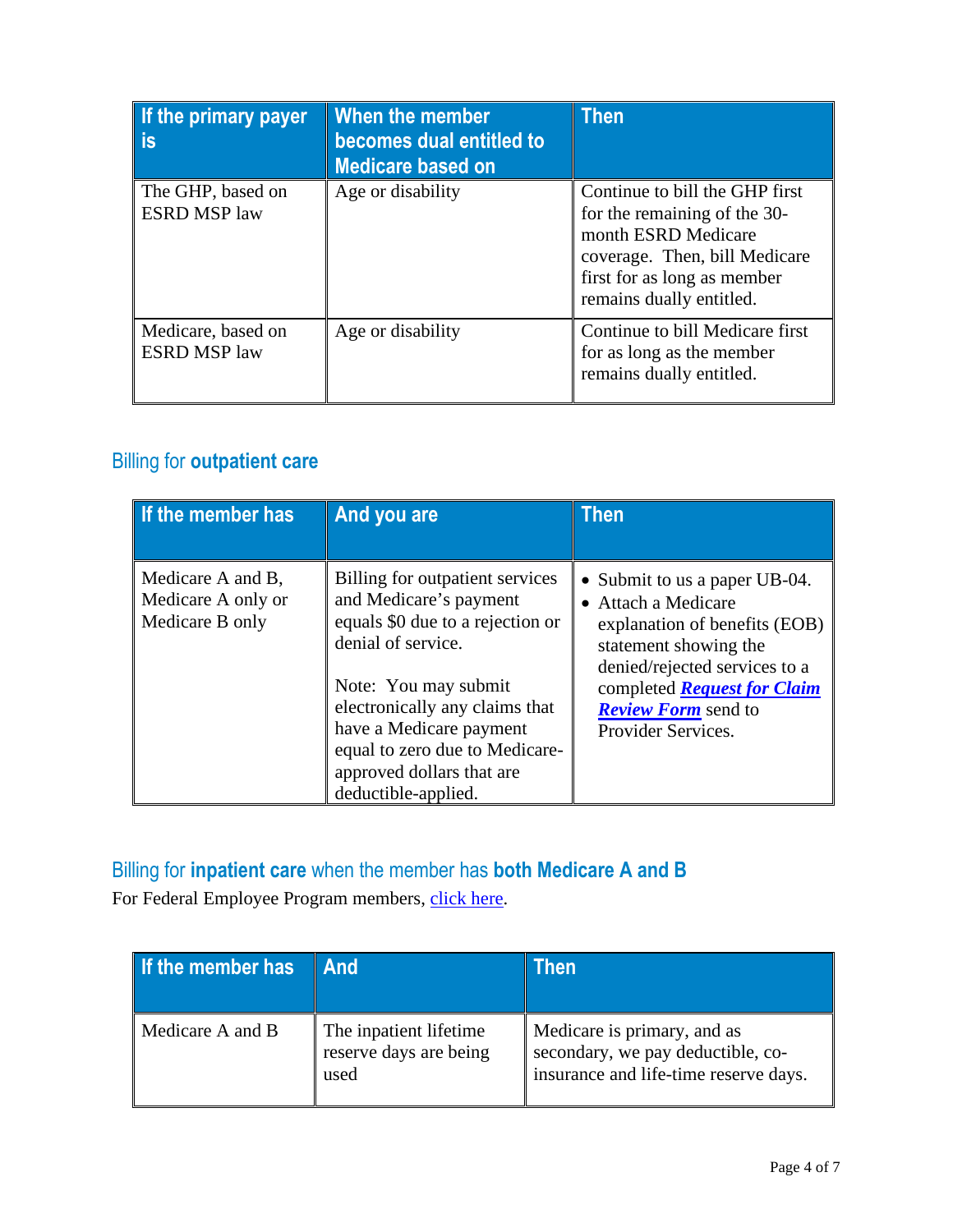| If the member has | And                                                                                                                                                                                                      | Then                                                                                                                                                                                                                                                                                                                                                            |
|-------------------|----------------------------------------------------------------------------------------------------------------------------------------------------------------------------------------------------------|-----------------------------------------------------------------------------------------------------------------------------------------------------------------------------------------------------------------------------------------------------------------------------------------------------------------------------------------------------------------|
| Medicare A and B  | Medicare A benefits<br>were exhausted before<br>admission and the use of<br>lifetime reserve days is<br>being waived by the<br>member.                                                                   | Plan pre-certification is required.<br>Bill us as primary.<br>$\bullet$<br>Bill on UB-04 and attach a lifetime<br>reserve day waiver letter signed by<br>the member.                                                                                                                                                                                            |
| Medicare A and B  | Medicare A benefits are<br>exhausted during the<br>inpatient stay. (For<br>example, the member is<br>admitted 9/1/19 and<br>discharged 9/30/19, but<br>Medicare A benefits are<br>exhausted $9/15/19$ .) | • Split the claim.<br>• Pre-certification is required.<br>Bill us as the primary payer (for<br>$\bullet$<br>services from $9/16-9/30$<br>In Form Locator 31 of the UB-04,<br>enter Occurrence Code A3 and the<br>date Medicare benefits exhausted.<br>(In this case you'd enter $9/15/19$ .)<br>We will deduct any Medicare Part B<br>payment from our payment. |

# <span id="page-4-0"></span>Billing for **inpatient care** when the member has **either Medicare A or B**

For Federal Employee Program members, [click here.](#page-5-0)

| If the member has                                  | And you are                   | <b>Then</b>                                                                                                                                              |
|----------------------------------------------------|-------------------------------|----------------------------------------------------------------------------------------------------------------------------------------------------------|
| Medicare A only<br>(member doesn't have<br>Part B) | Billing for an inpatient stay | • Bill Medicare as primary for<br>all facility services.<br>Bill us as the secondary payer<br>$\bullet$<br>for facility deductible and co-<br>insurance. |
| Medicare Part B only                               | Billing for an inpatient stay | Plan pre-certification is<br>required.                                                                                                                   |
| (member doesn't have<br>Part A)                    |                               | Bill us as primary for all<br>$\bullet$<br>services, including hospital-<br>salaried physician services.                                                 |
|                                                    |                               | • We will retract any payments<br>that may have previously<br>processed as Part B charges.                                                               |
|                                                    |                               | We may deduct any Medicare<br>Part B payment from our<br>diagnosis related group (DRG)<br>payment.                                                       |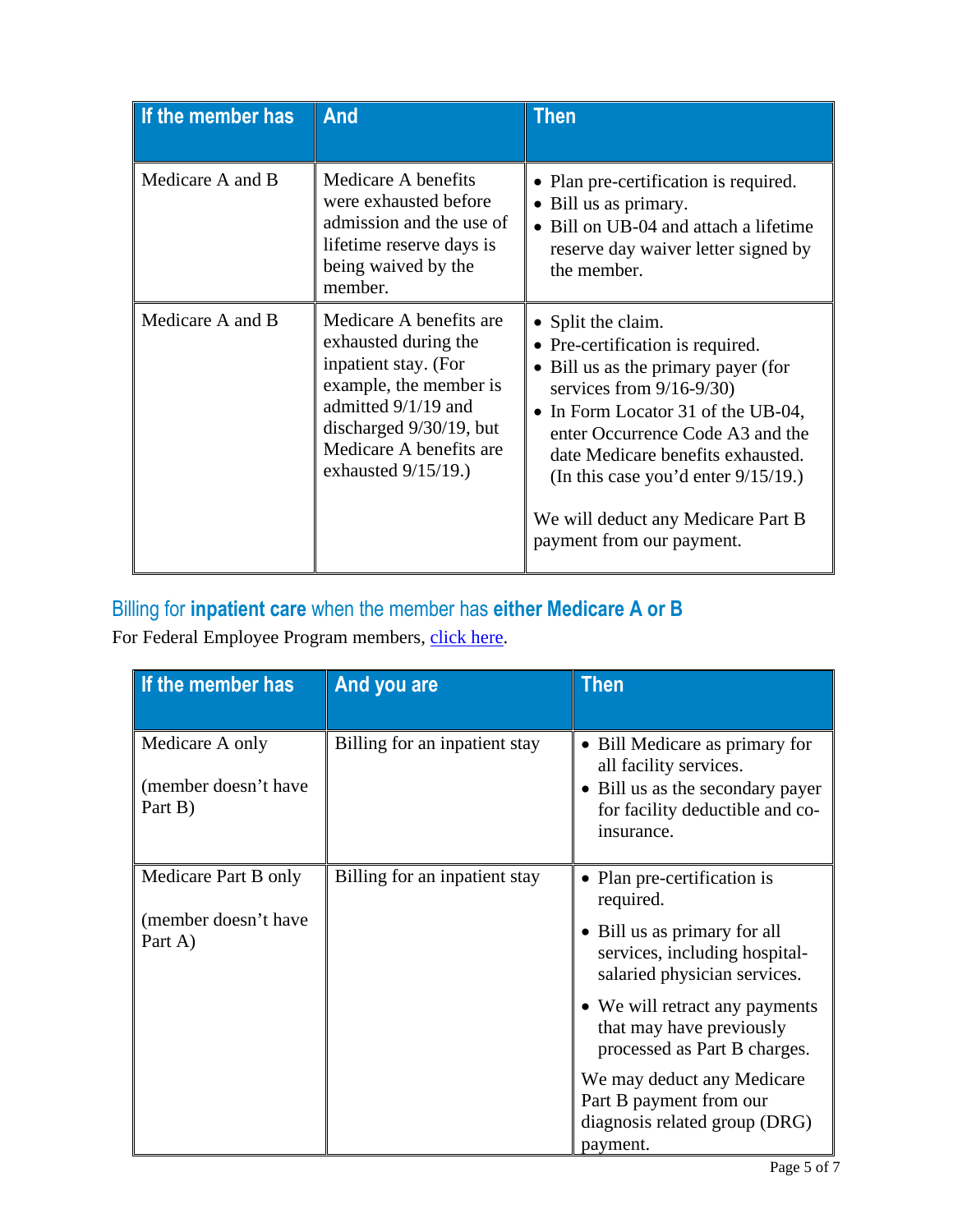# <span id="page-5-0"></span>Billing for **inpatient care** when the member is **Medicare-eligible & has Federal Employee Program benefits**

| If the member is                                                                          | And you are                              | <b>Then</b>                                                                                                                                                                                                                                                                                                                                                                                                                     |
|-------------------------------------------------------------------------------------------|------------------------------------------|---------------------------------------------------------------------------------------------------------------------------------------------------------------------------------------------------------------------------------------------------------------------------------------------------------------------------------------------------------------------------------------------------------------------------------|
| Actively working                                                                          | Billing for an<br>inpatient stay         | • We will pay the claim<br>according to our All Patient<br><b>Refined Diagnosis Related</b><br>Groups (APR-DRGs) rate or<br>charges, whichever is less.                                                                                                                                                                                                                                                                         |
| • Retired,<br>• over age 65, and<br>has neither Medicare A nor B                          | Billing for an<br>inpatient stay         | • We will reimburse the claim<br>using Medicare's DRG rates<br>or charges, whichever is less.                                                                                                                                                                                                                                                                                                                                   |
| • Retired,<br>over age 65, and<br>• has Medicare A only<br>(member doesn't have Part B)   | Billing for an<br>inpatient stay         | • Bill Medicare as primary for<br>all facility services.<br>• Bill us as the secondary payer<br>for facility deductible and co-<br>insurance.<br>• Plan pre-certification is<br>required if Medicare benefits<br>are exhausted                                                                                                                                                                                                  |
| • Retired,<br>• over age 65, and<br>• has Medicare B only<br>(member doesn't have Part A) | <b>Billing for inpatient</b><br>services | • Plan pre-certification is<br>required.<br>• Bill all ancillary charges to<br>Medicare B.<br>• Submit one claim to us for all<br>services including Part A and<br>Part B charges, along with a<br>copy of the Medicare B<br>explanation of benefits<br>(EOB).<br>• We will deduct Medicare B<br>payment from the Medicare<br>DRG.<br>• We will retract any payment<br>that may have previously<br>processed as Part B charges. |

# <span id="page-5-1"></span>Completing the UB-04 when we are secondary

Be sure to complete these fields. Claims can be submitted electronically.